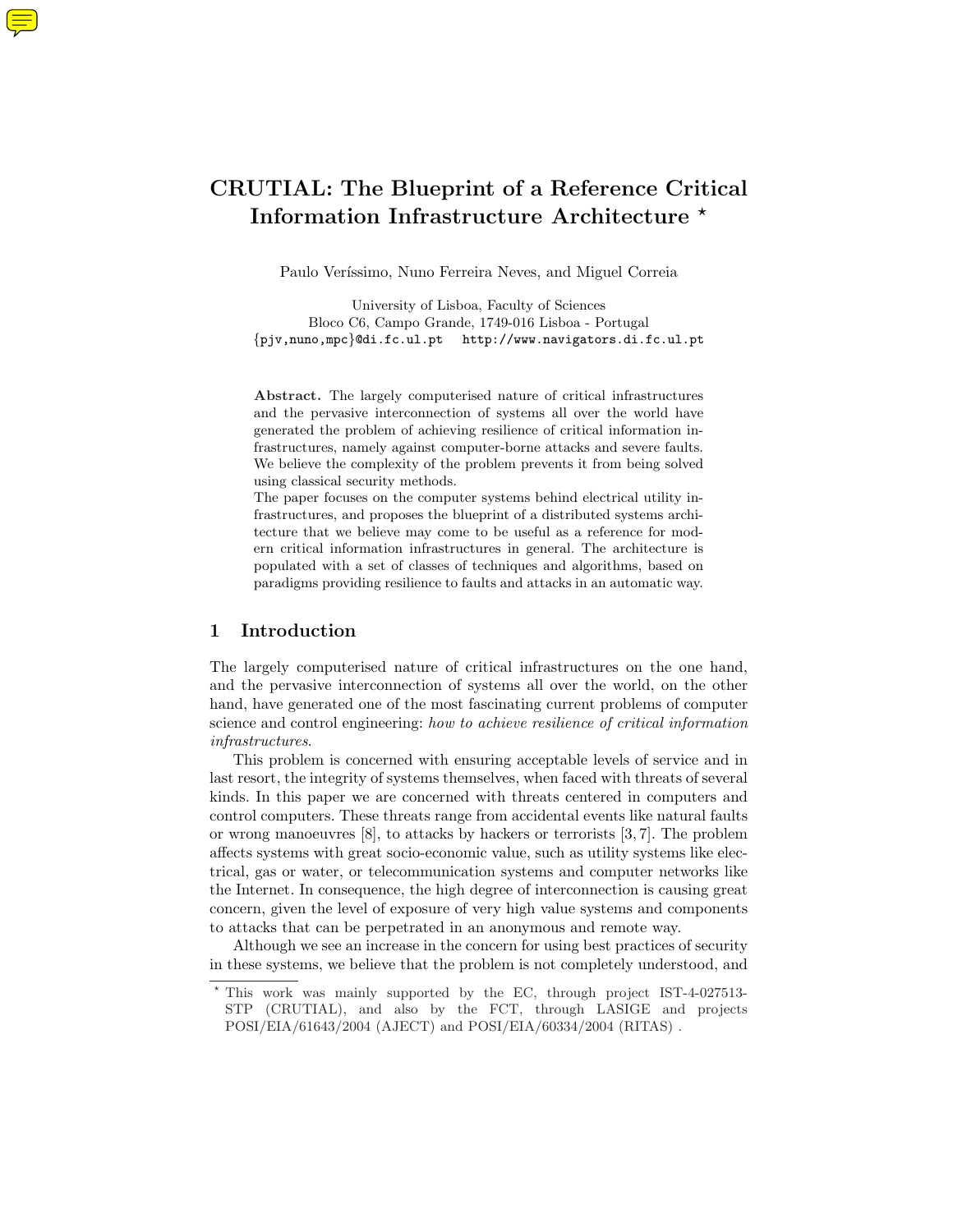can not be solved with classical methods. Its complexity is mainly due to the hybrid composition of those infrastructures:

- The operational network, called generically SCADA (Supervisory Control and Data Acquisition)<sup>1</sup>, composed of the computer systems that yield the operational ability to supervise, acquire data from, and control the physical processes. In fact, to the global computer system, SCADA computer systems (e.g., controllers) "are" the controlled processes (e.g., power generators), since by acting on the former, for example, through a network message, one changes the state of the latter.
- The standard corporate intranet, where usual departmental services and clients reside, and also the engineering and technical staff, who access the SCADA part through ad-hoc interconnections.
- The Internet, through which intranet users get to other intranets and/or the outside world, but to which, and often unwittingly, the SCADA network is sometimes connected to.

On the other hand, this mixture has given an unexpected inter-disciplinary nature to the problem: SCADA systems are real-time systems, with some reliability or even fault-tolerance concern, but they were classically not designed to be widely distributed or remotely accessed, let alone open to other more asynchronous and less trusted subsystems. Likewise, they were not designed with security in mind. In consequence, in scientific terms, our problem can be formulated as follows:

- The computer-related operation of a critical utility infrastructure is a distributed systems problem including interconnected SCADA/embedded networks, corporate intranets, and Internet/PSTN<sup>2</sup> access subsystems.
- This distributed systems problem is hard, for it simultaneously includes facets of real-time, fault tolerance, and security.

In our paper, we focus on the computer systems behind electrical utility infrastructures as an example, and we propose the blueprint of: a distributed systems architecture that we believe may come to be useful as a reference for modern critical information infrastructures; a set of classes of techniques and algorithms based on paradigms providing resilience to faults and attacks in an automatic way. This work is ongoing and is done in the context of the recently started CRU-TIAL European project, CRitical UTility InfrastructurAL resilience [4], details of which are given in the end.

# 2 Rationale for the Model and Architecture

Before we proceed, let us bring some further insight on the problem of critical infrastructures:

 $1$  Or PCS (Process Control System).

<sup>2</sup> Public Switched Telephone Network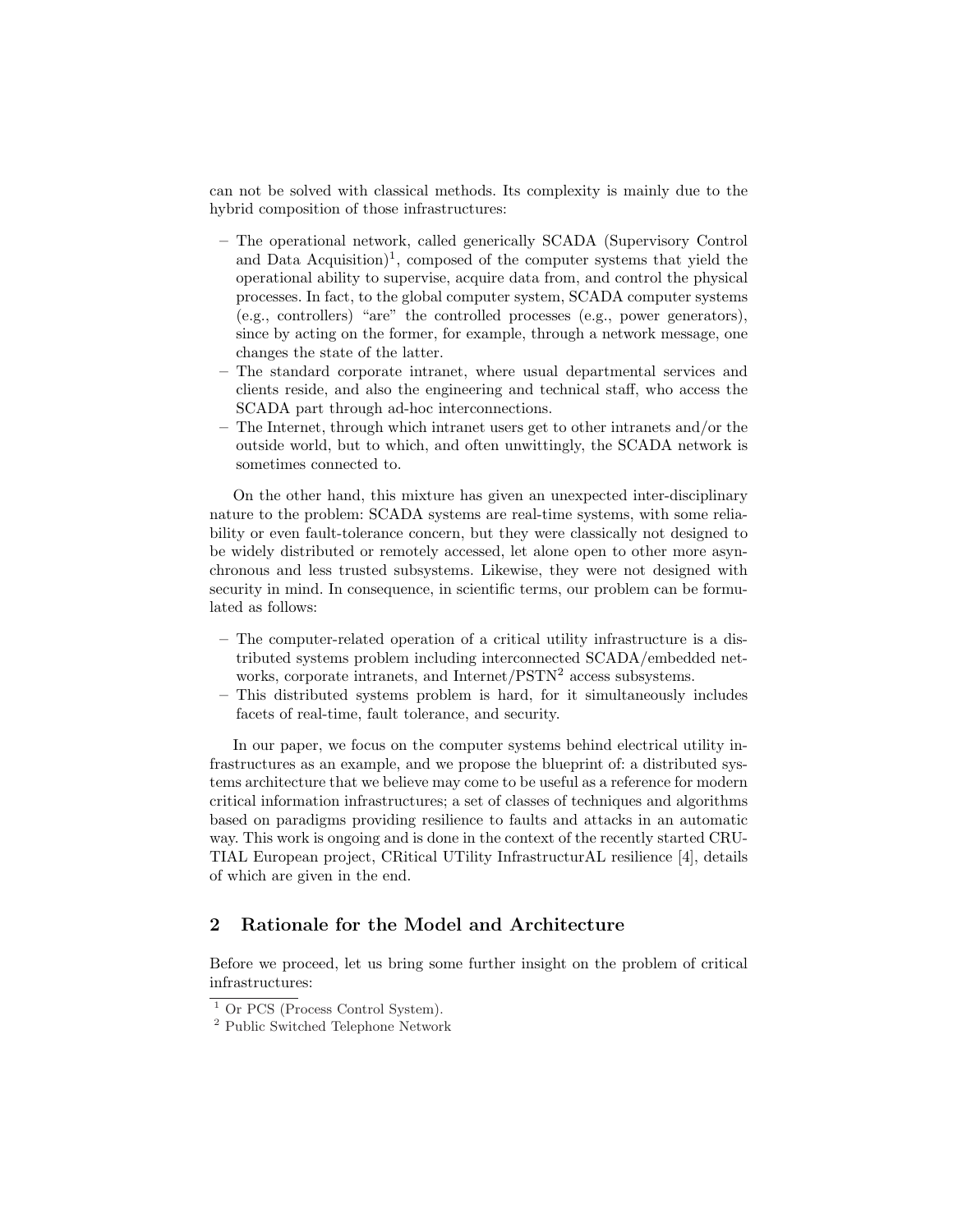- Critical Information Infrastructures (CII) feature a lot of legacy subsystems and non-computer-standard components (controllers, sensors, actuators, etc.).
- Conventional security and protection techniques, when directly applied to CII controlling devices, sometimes stand in the way of their effective operation.

These two facts will not change at least for a long time, so they should be considered as additional research challenges. Despite security and dependability concerns with those individual components being a necessity, we believe that the crucial problem is with the forest, not the trees. That is, the problem of critical information infrastructure insecurity is mostly created by the informatics nature of many current infrastructures, and by the generic and non-structured network interconnection of CIIs, which bring several facets of exposure, from internal unprotected wireline or wireless links, to interconnections of SCADA and corporate intranets to the Internet and PSTN.

The problems that may result from this exposure to computer-borne threats range from wrong manoeuvering, to malicious actions coming from terminals located outside, somewhere in the Internet. The potential targets of these actions are computer control units, embedded components and systems, that is, devices connected to operational hardware (e.g., water pumps and filters, electrical power generators and power protections, dam gates, etc.) or to telecom hardware (core routers, base stations, etc.). The failure perspectives go from unavailability of services supposed to operate  $24 \times 7$ , to physical damage to infrastructures.

Whilst it seems non-controversial that such a status quo brings a certain level of threat, we know of no work that has tried to equate the problem by defining a reference model of "critical information infrastructure distributed systems architecture" providing the necessary global resilience against abnormal situations.

What can be done at architectural level to achieve resilient operation? Note that the crux of the problem lies with the fact that access to operational networks, such as remote SCADA manoeuvering, ended up entangled with access to corporate intranets and to public Internet, without there being computational and resilience models that represent this situation, unlike what exists in simpler, more homogeneous settings, e.g. classical web-based server infrastructures on Internet. Our point is that interference and threats start at the level of the macroscopic information flows between these subsystems, and can in consequence be stopped there<sup>3</sup>.

Now, given the simultaneous need for real-time, security and fault-tolerance, this problem is hard vis-a-vis existing paradigms. For example, many classical distributed systems paradigms handle each of those facets separately, and just solve part of the problem. A unifying approach has gained impressive momentum currently: intrusion tolerance. In short, instead of trying to prevent every single intrusion or fault, these are allowed, but tolerated: systems remain to some extent faulty and/or vulnerable, attacks on components can happen and some will be

<sup>&</sup>lt;sup>3</sup> But this should not prevent the study of techniques at the controller level.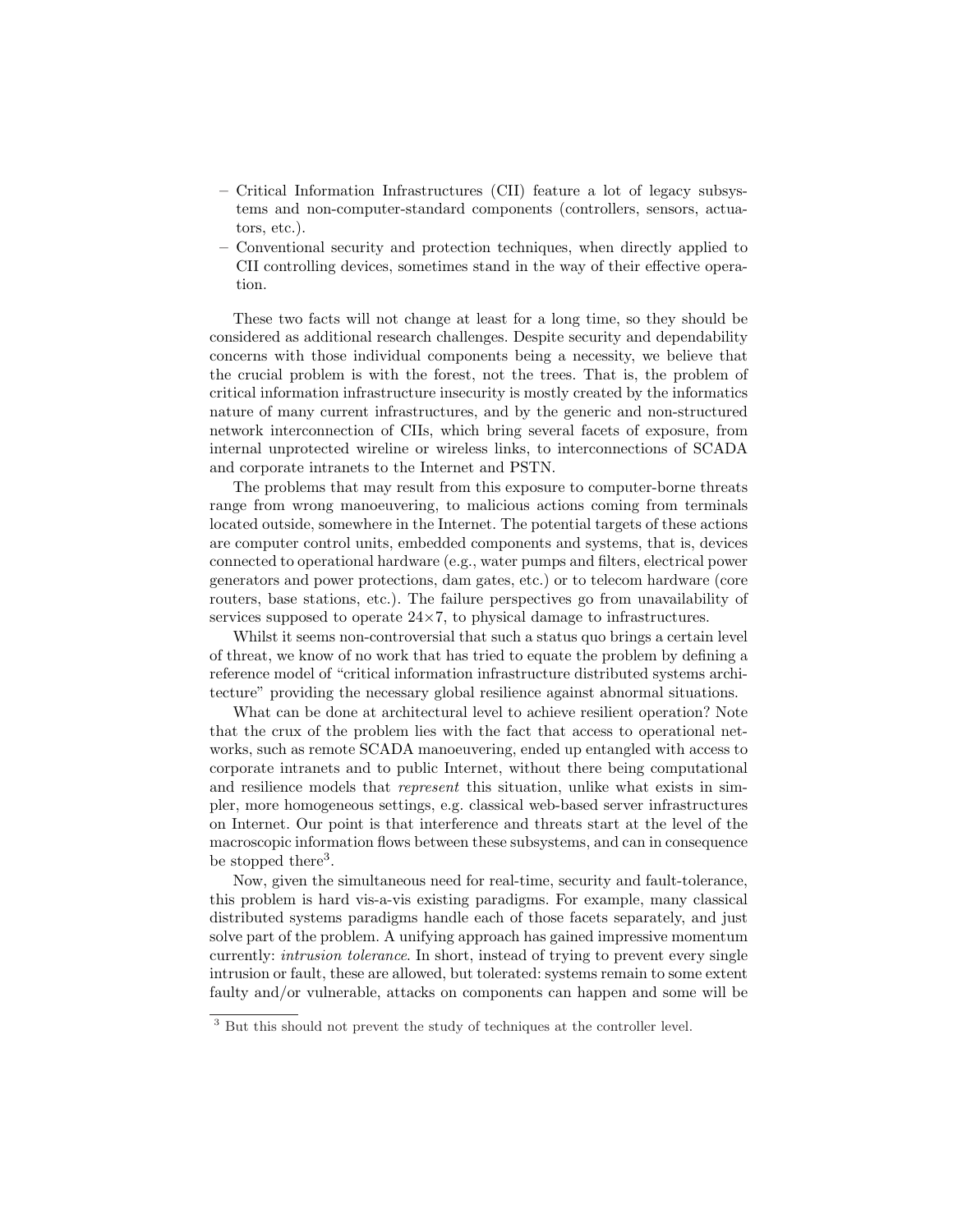successful, but the system has the means to trigger automatic mechanisms that prevent faults or intrusions from generating a system failure.

Our approach is thus equated along the following propositions:

PROPOSITION 1: Classical security and/or safety techniques alone will not solve the problem: they are largely based on prevention and ultimately disconnection.

There is a recent and positive trend to make SCADA systems and CIIs at large more secure [1, 7, 11]. However, classic engineering remedies place real-time and embedded (RTE) systems at most at the current level of commercial systems' security and dependability, which is known to be insufficient  $[3, 5, 12]$ : systems constantly suffer attacks, intrusions, some of them massive (worms); most defences are dedicated to generic, non targeted attacks; they degrade business, but only do virtual damage, unlike RTE systems, where there is a risk of physical damage. On the other hand, some current IT security techniques can negatively affect RTE system operation, w.r.t. availability and timeliness. For example, if the former are based on disconnection, significant performance degradation, or even defensive restrictions to access control.

PROPOSITION 2: Any solution, to be effective, has to involve automatic control of macroscopic command and information flows, occurring essentially between the physical or virtual LANs<sup>4</sup> composing the critical information infrastructure architecture, by securing appropriate system-level properties.

We believe that a key to the solution lies with controlling the command and information flow at macroscopic level (organisation-level). We are talking about an architectural model, a set of architectural devices, and key algorithms, capable of achieving the above-mentioned control of the command and information flow. The devices and algorithms should be capable of securing a set of system-level properties characterising whatever is meant by correct and resilient behaviour.

PROPOSITION 3: We lack a reference architecture of "modern critical information infrastructure" considering different interconnection realms and different kinds of risk, throughout the physical and the information subsystems of a CII.

We must consider the physical or virtual LANs composing the operational SCADA/embedded networks, the corporate intranets, and the Internet/PSTN access networks, as different first order citizens of the architecture. Likewise, the notion that risk factors may vary and be difficult to perceive accurately, brings the need to reconcile uncertainty with predictability in architecture and algorithmics.

<sup>4</sup> Local Area Networks.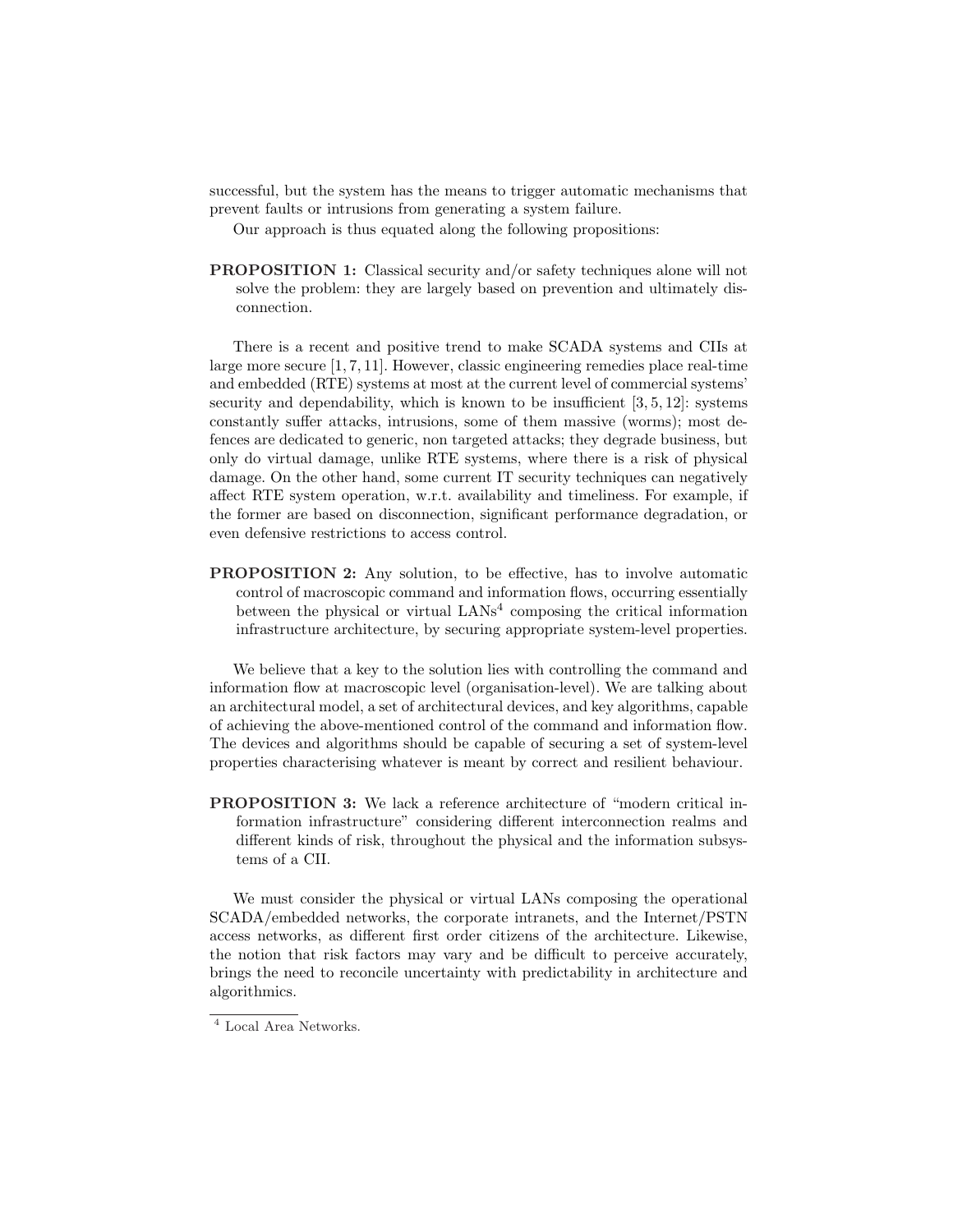# 3 CRUTIAL Architecture

The CRUTIAL architecture encompasses:

- Architectural configurations featuring trusted components in key places, which a priori induce prevention of some faults, and of certain attack and vulnerability combinations.
- Middleware devices that achieve runtime automatic tolerance of remaining faults and intrusions, supplying trusted services out of non-trustworthy components.
- Trustworthiness monitoring mechanisms detecting situations not predicted and/or beyond assumptions made, and adaptation mechanisms to survive those situations.
- Organisation-level security policies and access control models capable of securing information flows with different criticality within/in/out of a CII.



Fig. 1. CRUTIAL overall architecture (WAN of LANs connected by CIS, P processes live in the several nodes)

We build on results from the MAFTIA project<sup>5</sup> in this field  $[15]$ , but extend them significantly to attend the specific challenges of the critical information infrastructure problem, for example, timeliness, global access control, and above all non-stop operation and resilience.

Given the severity of threats expected, some key components are built using architectural hybridisation methods in order to achieve trusted-trustworthy

<sup>5</sup> Malicious-and Accidental-Fault Tolerance for Internet Applications. The web site of the project is at www.maftia.org.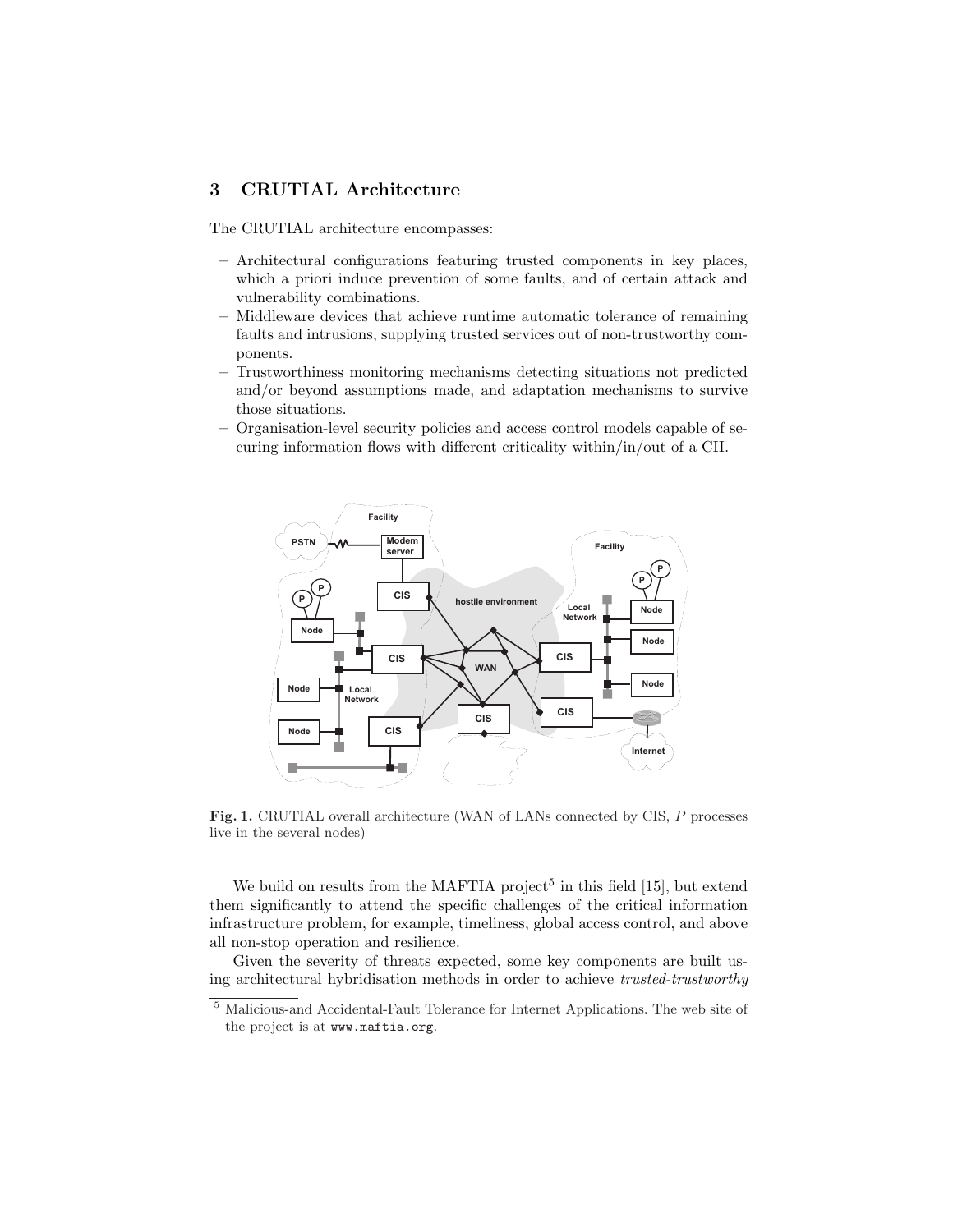operation [15]: an architectural paradigm whereby components prevent the occurrence of some failure modes by construction, so that they can justifiably be trusted on their resistance to faults and hackers.

Intrusion tolerance mechanisms are selectively used in the CRUTIAL architecture, to build layers of progressively more trusted components and middleware subsystems, from baseline untrusted components (nodes, networks) [15]. This leads to an automation of the process of building trust: for example, at lower layers, basic intrusion tolerance mechanisms are used to construct a trustworthy communication subsystem, which can then be trusted by upper layers to securely communicate amongst participants without bothering about network intrusion threats.

One of the innovative aspects of this work, further to intrusion tolerance, is the resilience aspect, approached through two paradigms: proactive-resilience to achieve exhaustion-safety [9], to ensure perpetual, non-stop operation despite the continuous production of faults and intrusions; and trustworthiness monitoring to perform surveillance of the coverage stability of the system, that is, of whether it is still performing inside the assumed fault envelope or beyond assumptions made [2]. In the latter case, dependable adaptation mechanisms are triggered.

Finally, the desired control of the information flows is partly performed through protection mechanisms using an adaptation of organisation-based access control models [6] for implementing global-level security policies.

The mechanisms and algorithms in place achieve system-level properties of the following classes: trustworthiness, read as security and dependability, or resistance to faults and intrusions; timeliness, in the sense of meeting timing constraints raised by real world control and supervision; coverage stability, to ensure that variation or degradation of assumptions remains within a bounded envelope; dependable adaptability, to achieve predictability in uncertain conditions; resilience, read as correctness and continuity of service even beyond assumptions made.

#### 3.1 Main architectural options

We view the system as a WAN-of-LANs, as introduced in [13]: there is a global interconnection network, the WAN, and packets are switched by it, through generic devices that we call facility gateways, which are the representative gateways of each LAN (the overall picture is shown in Figure 1). The WAN is a logical entity operated by the CII operator companies, which may or not use parts of public network as physical support. A LAN is a logical unit that may or not have physical reality (e.g., LAN segments vs. VLANs<sup>6</sup>). More than one LAN can be connected by the same facility gateway. All traffic originates from and goes to a LAN. As example LANs, the reader can envision: the administrative clients and the servers LANs; the operational (SCADA) clients and servers LANs; the engineering clients and servers LANs; the PSTN modem access LANs; the Internet and extranet access LANs, etc.

 $\overline{\textbf{6}}$ Virtual LANs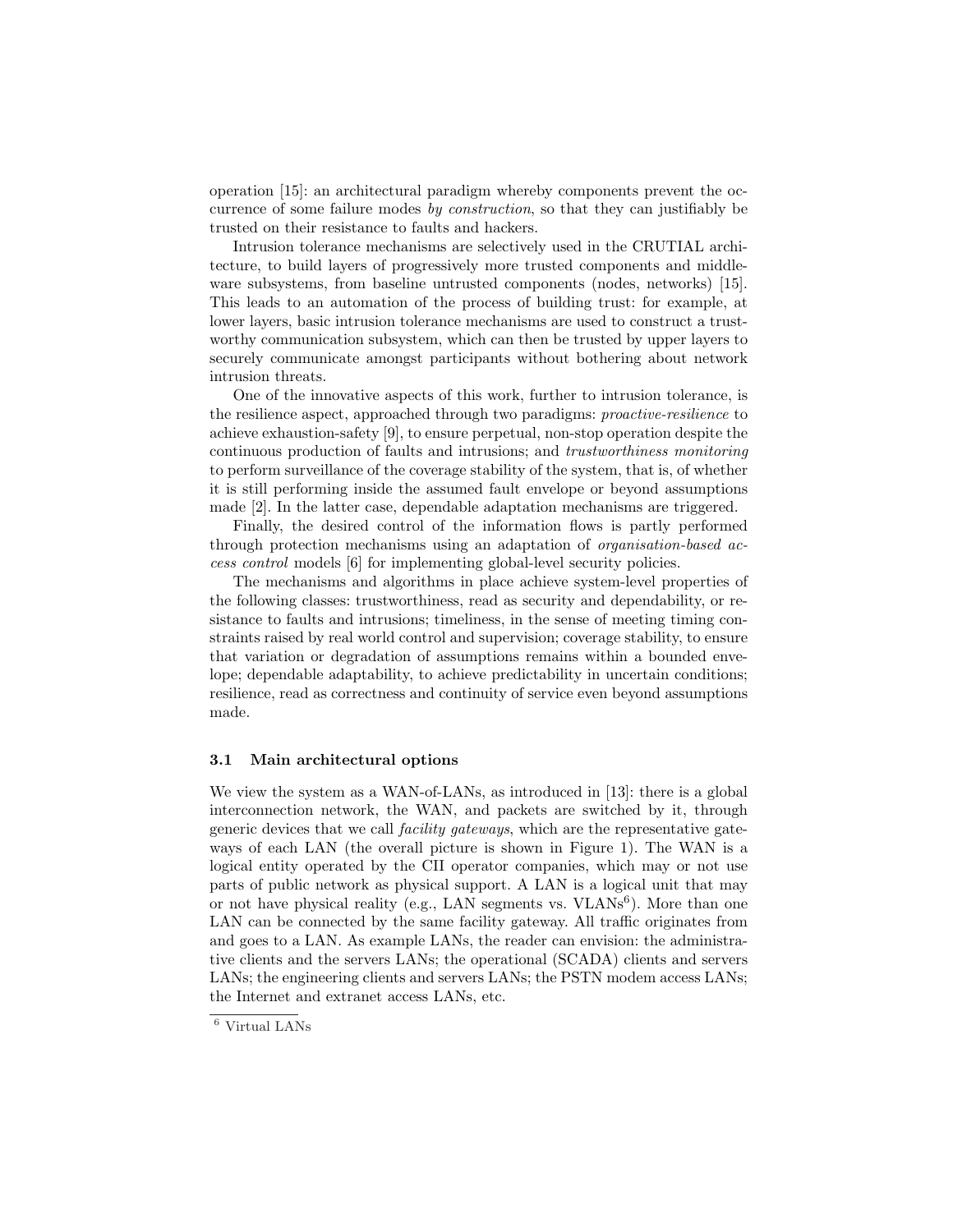The facility gateways of a CRUTIAL critical information infrastructure are more than mere TCP/IP routers, collectively they act as a set of servers providing distributed services relevant to solving our problem: achieving control of the command and information flow, and securing a set of necessary systemlevel properties. CRUTIAL facility gateways are called CRUTIAL Information Switches (CIS), which in a simplistic way could be seen as sophisticated circuit or application level firewalls combined with equally sophisticated intrusion detectors, connected by distributed protocols.

This set of servers must be intrusion-tolerant, prevent resource exhaustion providing perpetual operation, and be resilient against assumption coverage uncertainty, providing survivability. The services implemented on the servers must also secure the desired properties of flow control, in the presence of malicious traffic and commands, and in consequence be themselves intrusion-tolerant.

An assumed number of CIS can be corrupted. Therefore, a logical CIS may be implemented as a set of replicated physical units (CIS replicas) according to fault and intrusion tolerance needs. Likewise, CIS are interconnected with intrusiontolerant protocols, in order to cooperate to implement the desired services.

#### 3.2 CRUTIAL nodes

The structure of a CRUTIAL node or host closely follows the node structuring principles for intrusion-tolerant systems explained in [15]:

- The notion of trusted versus untrusted hardware. For example, most of the hardware of a CIS is considered to be untrusted, with small parts of it being considered trusted-trustworthy.
- The notion of trusted support software, trusted to execute a few critical functions correctly, the rest being subjected to malicious faults.
- $-$  The notion of *run-time environment*, offering trusted and untrusted software and operating system services in a homogeneous way.
- The notion of trusted distributed components, for example software functions implemented by collections of interacting CIS middleware.

A snapshot of the CRUTIAL architecture detailing nodes and their interconnection methods is depicted in three dimensions in Figure 2, where we can perceive the above-mentioned node structuring principles. In the context of this paper, we will focus on the CRUTIAL Information Switch (CIS) nodes. However, other specific nodes, for example, controllers needing to meet high trustworthiness standards, may be also built to a similar structure.

Firstly, there is the hardware dimension, which includes the node and networking devices that make up the physical distributed system. We assume that most of a node's operations run on untrusted hardware, e.g., the usual machinery of a computer, connected through the normal networking infrastructure, which we call the payload channel. However, some nodes– CIS, for example– may have pieces of hardware that are trusted, for example, that by construction intruders do not have direct access to the inside of those components. The type of trusted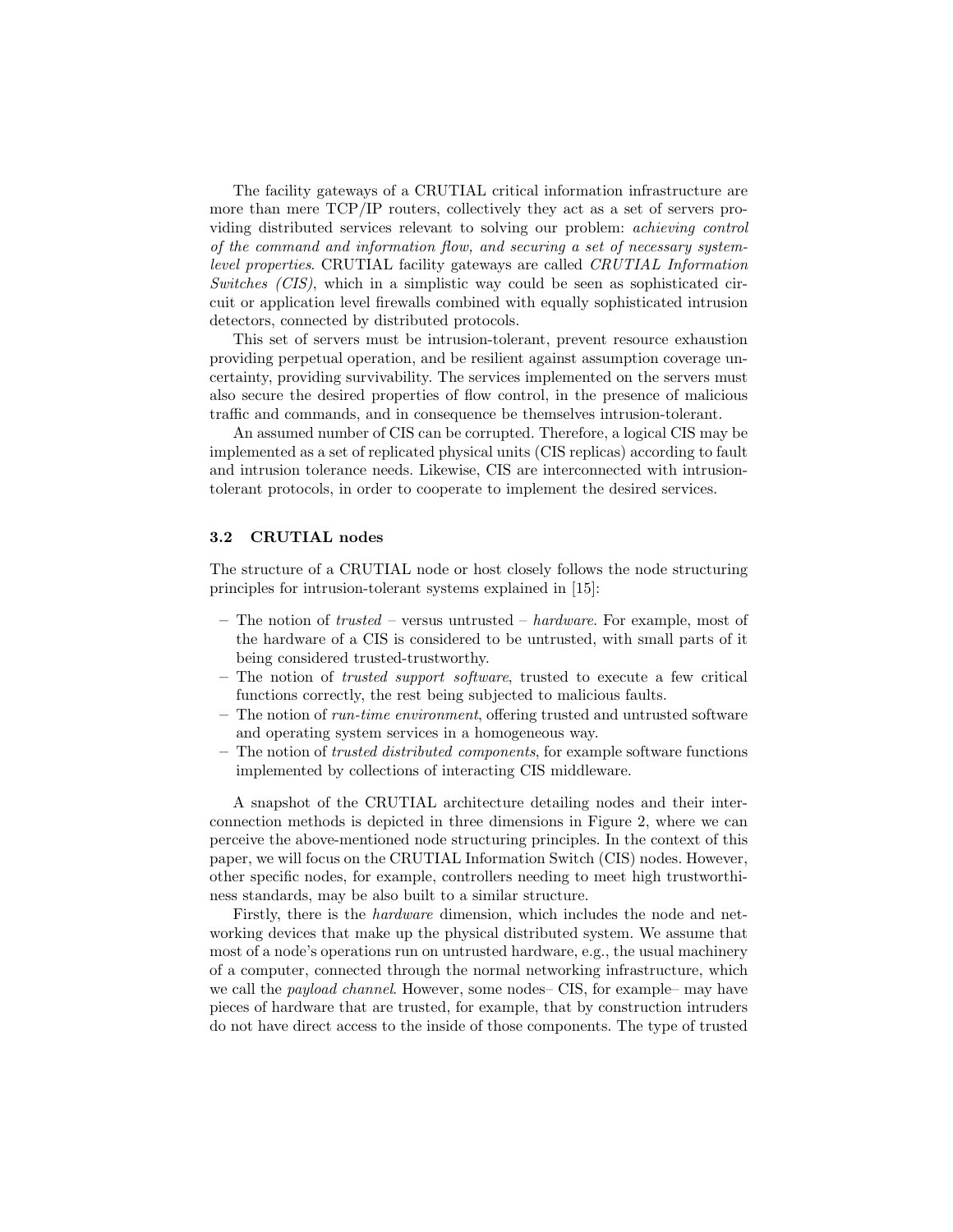

Fig. 2. CRUTIAL node architecture

hardware featured in CIS is an *appliance board with processor*, which may or not have an *adapter to a control channel* (an alternative trusted network), as depicted in Figure 2. This appliance is plugged to the CIS's main hardware.

Secondly, services based on the trusted hardware are accessed through the local support services. The rationale behind our trusted components is the following: whilst we let a local node be compromised, we make sure that the trusted component operation is not undermined (crash failure assumption).

Thirdly, there is the distributed software provided by CRUTIAL: middleware layers on top of which distributed applications run, even in the presence of malicious faults (far right in Figure 2). In the context of this paper, we will discuss the layers of middleware running inside a CIS.

## 4 CRUTIAL Middleware

We now observe the part of the system made of the WAN and all the CIS (facility gateways) that interconnect all the internal LANs of the critical information infrastructure to the WAN.

We model this as a distributed system with  $N$  nodes (CIS). We use the weakest fault and synchrony models that allow to carry out the application tasks. So, we use the asynchronous/arbitrary model as a starting point, and strengthen it as needed. For example, by resorting to hybrid models [14] using wormholes, and assuming some form of partial synchrony.

We assume that the environment formed by the WAN and all the CIS is hostile (not trusted), and can thus be subjected to malicious (or arbitrary, or Byzantine) faults. On the other hand, LANs trust the services provided by the CIS, but are not necessarily trusted by the latter. That is, as we will see below, LANs have different degrees of trustworthiness, which the CIS distributed protocols have to take into account. CIS securely switch information flows as a service to edge LANs as clients.

We assume that faults (accidental, attacks, intrusions) continuously occur during the life-time of the system, and that a maximum number of f malicious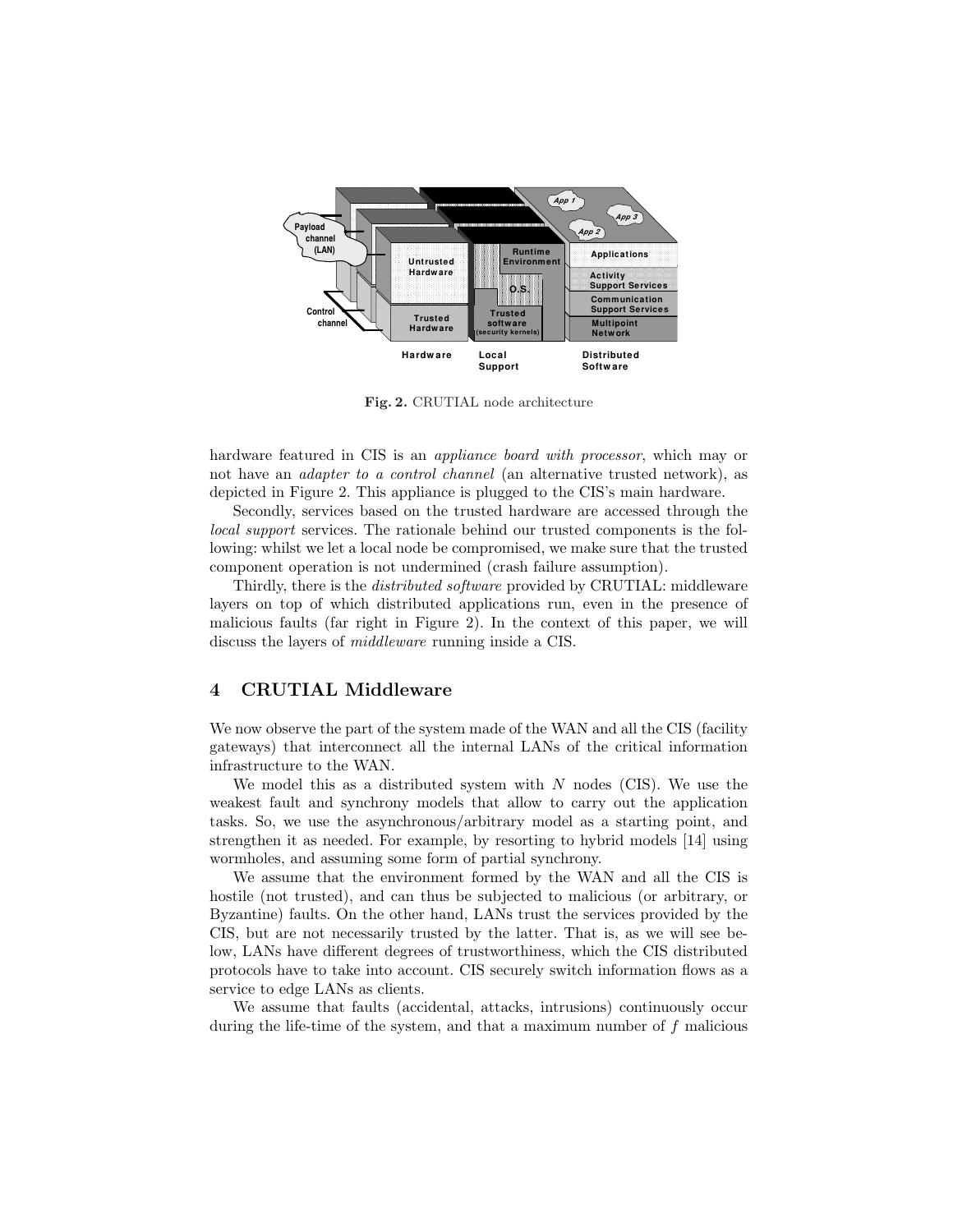(or arbitrary, or Byzantine) faults can occur within a given interval. We assume that services running in the nodes (CIS) cooperate through distributed protocols in such an environment. In consequence, some of these nodes may be replicated for fault/intrusion tolerance.

Some of the services running in CIS may require some degree of timeliness, given that SCADA implies synchrony, and this is a hard problem with malicious faults. We also take into account that these systems should operate non-stop, a hard problem with resource exhaustion (the continued production of faults during the life-time of a perpetual execution system leads to the inevitable exhaustion of the quorum of nodes needed for correct operation [9]).

#### 4.1 LAN-level services

A LAN is the top-level unit of the granularity of access control, regardless of possible finer controls. It is also and correspondingly, a unit of trust or mistrust thereof. In fact, we are not concerned with what happens inside a LAN, except that we may attribute it a different levels of trust.

Traffic (packets) originating from a LAN receive a label that reflects this level of trust, and contains access control information, amongst other useful things.

The trustworthiness of a label (that is, the degree in which it can or not be tampered with) can vary, depending on the criticality of the service. In the context of this paper, and without loss of generality, we assume it is an authenticated proof of a capacity.

### 4.2 WAN-level services

The collection of CIS implements a set of core services, aiming at achieving the objectives we placed as desirable for a reference model of critical information infrastructure distributed systems architecture:

- Byzantine-resilient information and command dissemination between CIS units, with authentication and cryptographic protection (broadcast, multicast, unicast).
- Pattern-sensitive information and command traffic analysis (behaviour and/ or knowledge based intrusion detection) with Byzantine-resilient synchronisation and coordination between local Intrusion Detection Systems (IDSs).
- CIS egress/ingress access control based on LAN packet labels and/or additional mechanisms, implementing an instance of the global security policy.

The CIS middleware layers implement functionality at different levels of abstraction, as represented in Figure 3. As mentioned earlier, a middleware layer may overcome (through intrusion tolerance) the fault severity of lower layers and provide certain functions in a trustworthy way.

The lowest layer is the Multipoint Network module (MN), created over the physical infrastructure. Its main properties are the provision of multipoint addressing, basic secure channels, and management communications, hiding the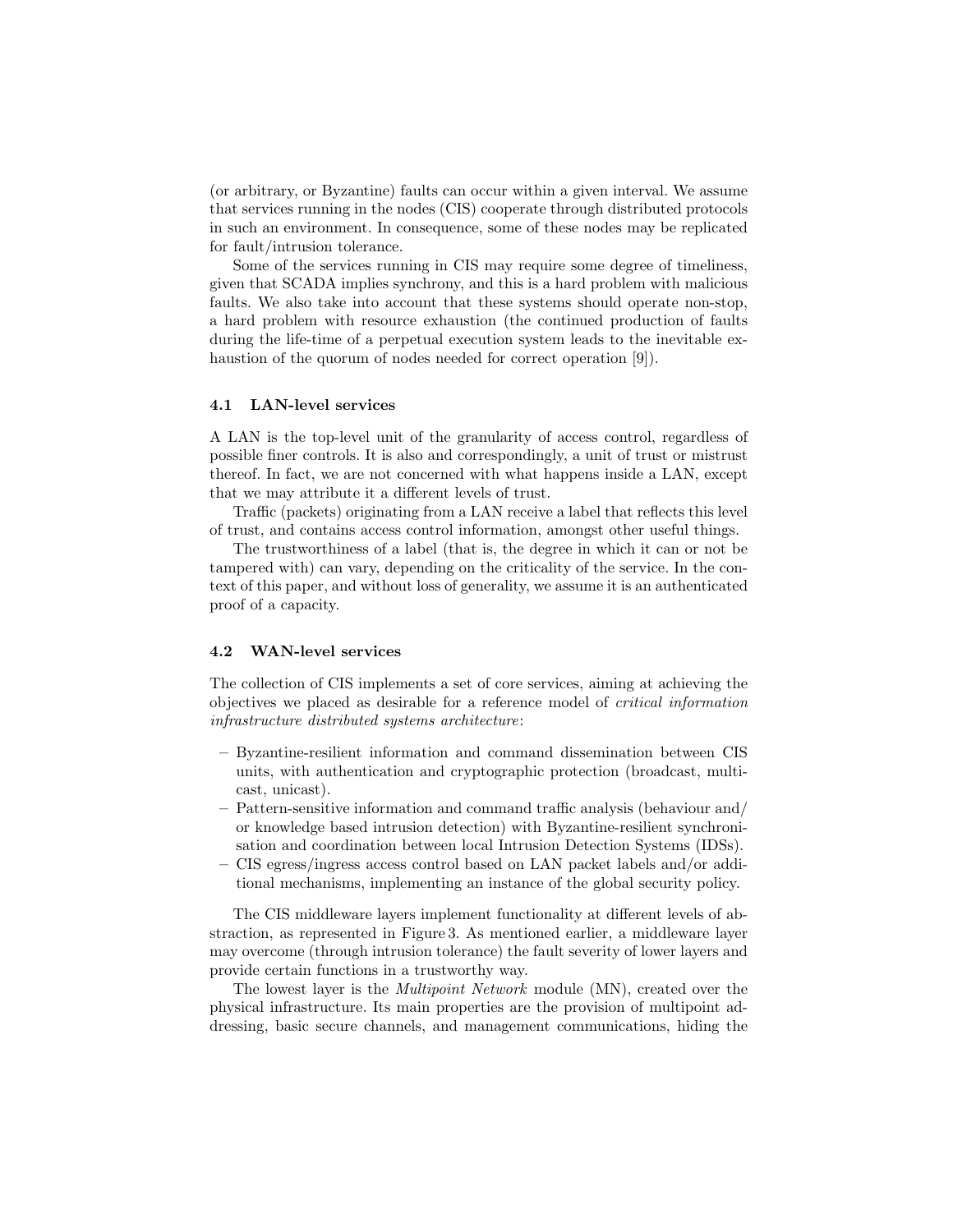

Fig. 3. CIS middleware

specificities of the underlying network. The *Communication Support Services* module (CS) implements basic cryptographic primitives, Byzantine agreement, consensus, group communication and other core services. The CS module depends on the MN module to access the network. The Activity Support Services module (AS) implements building blocks that assist participant activity, such as replication management (e.g., state machine, voting), IDS and firewall support functions, access control. It depends on the services provided by the CS module.

The block on the left of the figure generically implements Monitoring and Failure Detection. Failure detection assesses the connectivity and correctness of remote nodes, and the liveness of local processes. Trustworthiness monitoring and dependable adaptation mechanisms also reside in this module, and have interactions with all the modules on the right. Both the AS and CS modules depend on this information.

The block to the right represents the support services. Remember that these include the vanilla operating system's services, but also the trusted services supplied in support to the algorithms in the various modules. These are described and include: proactive recovery, reconfiguration, and diversity management.

# 5 CRUTIAL Information Switches (CIS)

Let us briefly discuss how CIS are made trusted-trustworthy components. CIS are built with a combination of untrusted and trusted hardware of varying degrees, depending on the needs and criticality of the traffic (sink or source) and the services they support. CIS individual resilience is enhanced by proactive resilience mechanisms, using a construct called Proactive Resilience Wormhole, described elsewhere [10], aiming at providing for perpetual execution of a given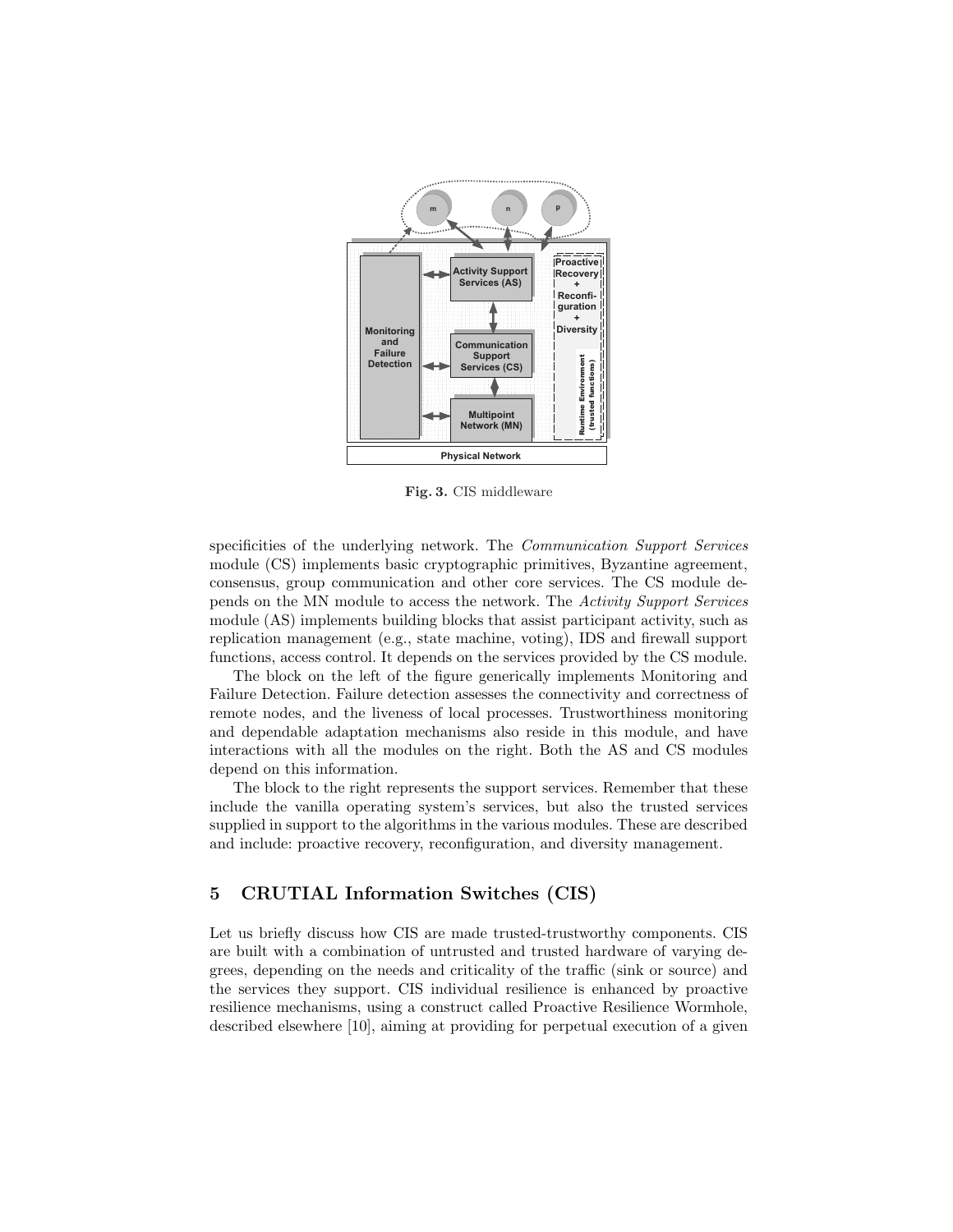set of CIS, despite continued intrusion and/or failure of an assumed simultaneous maximum number of CIS at an assumed maximum rate.

These notions can be recursively used to construct a logical CIS which is in fact a set of replicated physical CIS units, running some internal intrusiontolerant protocols so that the whole appears to the protocol users as a single logical entity sinking/sourcing to/from a given LAN, but is in fact resilient to attacks on the CIS themselves. This is a powerful combination since the resilience of protocols running on such intrusion-tolerant CIS components is commensurate to arbitrary-failure counterparts.

CIS are in addition provided with trustworthiness monitoring subsystems, aiming at assessing the trustworthiness of the CIS itself: as a function of the evolution of the coverage of the assumptions underlying the whole FIT (fault and intrusion tolerant) design. As such, trustworthiness becomes a dynamic property, which provides further resilience to the CIS, through dependable adaptation: automatically reacting to environment uncertainty (changing fault and/or attack levels) and maintaining coverage stability, by changing operation parameters or modes automatically. Finally, for very high levels of resilience, CIS construction and or reconfiguration in the course of proactive recovery may be based on diversity techniques (ex. n-version programming, obfuscation, etc.).

# 6 Conclusion

The paper presents a blueprint of a distributed systems architecture for resilient critical information infrastructures, with respect to both accidental faults and malicious attacks and intrusions. The rationale for this work was based on three fundamental propositions: classical security and/or safety techniques alone will not be enough to solve the problem; any effective solution has to involve automatic control of macroscopic command and information flows between the LANs composing the CII; and, the unifying paradigm should be a reference architecture of "resilient critical information infrastructures" performing the integration of the different realms of a CII system.

The proposed solution encompasses a range of mechanisms of incremental effectiveness, to address from the lower to the highest criticality operations in a CII. Architectural configurations with trusted components in key places induce prevention of some attacks. Middleware software attains automatic tolerance of the remaining faults and intrusions. Trustworthiness enforcing and monitoring mechanisms allow unforeseen adaptation to extremely critical, not predicted situations, beyond the initial assumptions made.

Functionally, the information flow is controlled by basic mechanisms of the firewall and intrusion detection type, complemented and parameterised by organisation-level security policies and access control models, capable of securing information flows with different criticality within a CII and in/out of it.

Acknowledgements CRUTIAL is a project of the IST programme of the European Commission. Several institutions participate to the project: CESI RICERCA (Italy),